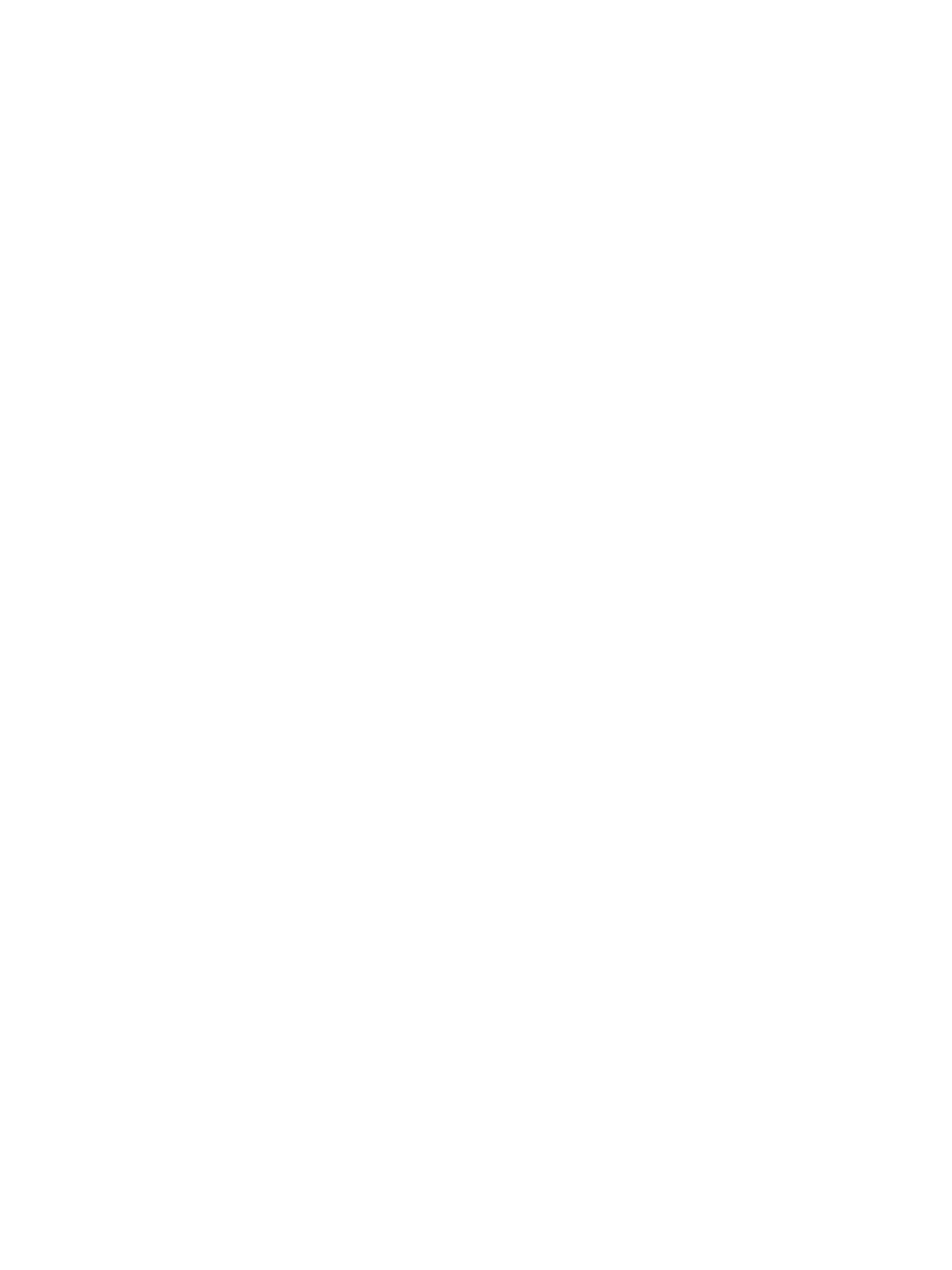Eric Shanfield | 2009 | 8'

## poem by Rae Armantrout

| Soprano Solo |
|--------------|
| Piccolo      |
| Oboe         |
|              |
| Marimba      |
|              |
|              |

Violin

Viola

Score in C.

All grace notes to be played before the beat.

©2009 Eric Shanfield (Enterprise Research Institute Council, ASCAP)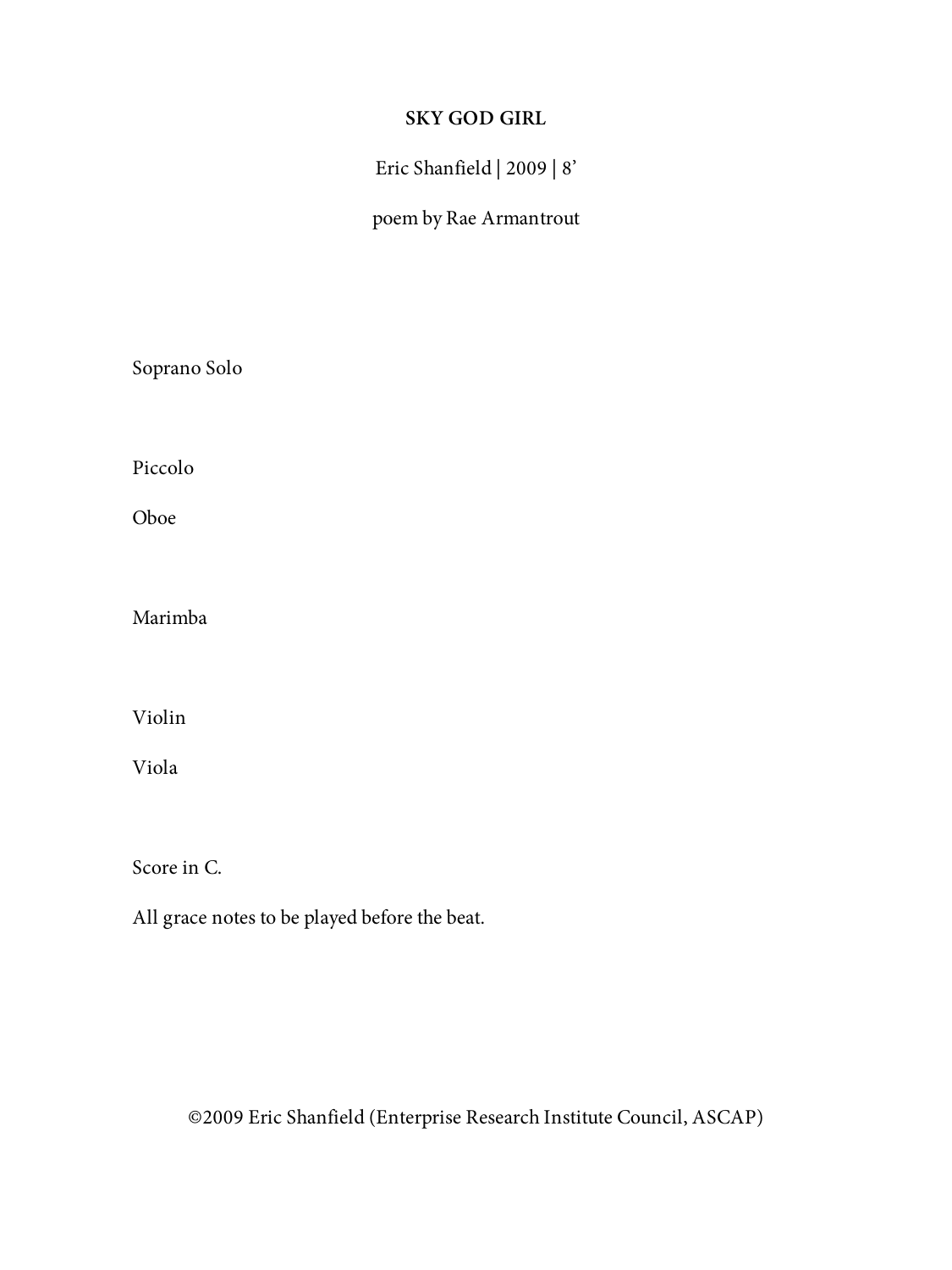#### **Sky god girl** Three poems by Rae Armantrout

#### *1. Procedures*

The palm tree exposes a large number of loose, carved spines

#### out of pleasure?

Boredom?

\*

To start over in the carved moment is to take cover.

\*

A solid short woman in a pink wool suit

proceeds anxiously? doggedly?

alone

up a sidewalk laid down for her.

(We don't believe it.)

There are two kinds of choices,

\*

pirate sources say:

unconscious and desperate.

#### *2. Eyes*

Out light is never spent. Is spent.

Thus have we scooped out maceration reservoirs.

We will blaze forth what remains as pixels.

Great angels fly at our behest between towers,

along axons and dendrites,

so that things stand as they stand

in the recruited present.

3. *Advent*

In front of the craft shop, a small nativity, mother, baby, sheep made of white and blue balloons.

\*

Sky god girl.

Pick out the one that doesn't belong.

\* Some thing

close to nothing flat

from which,

fatherless, everything has come.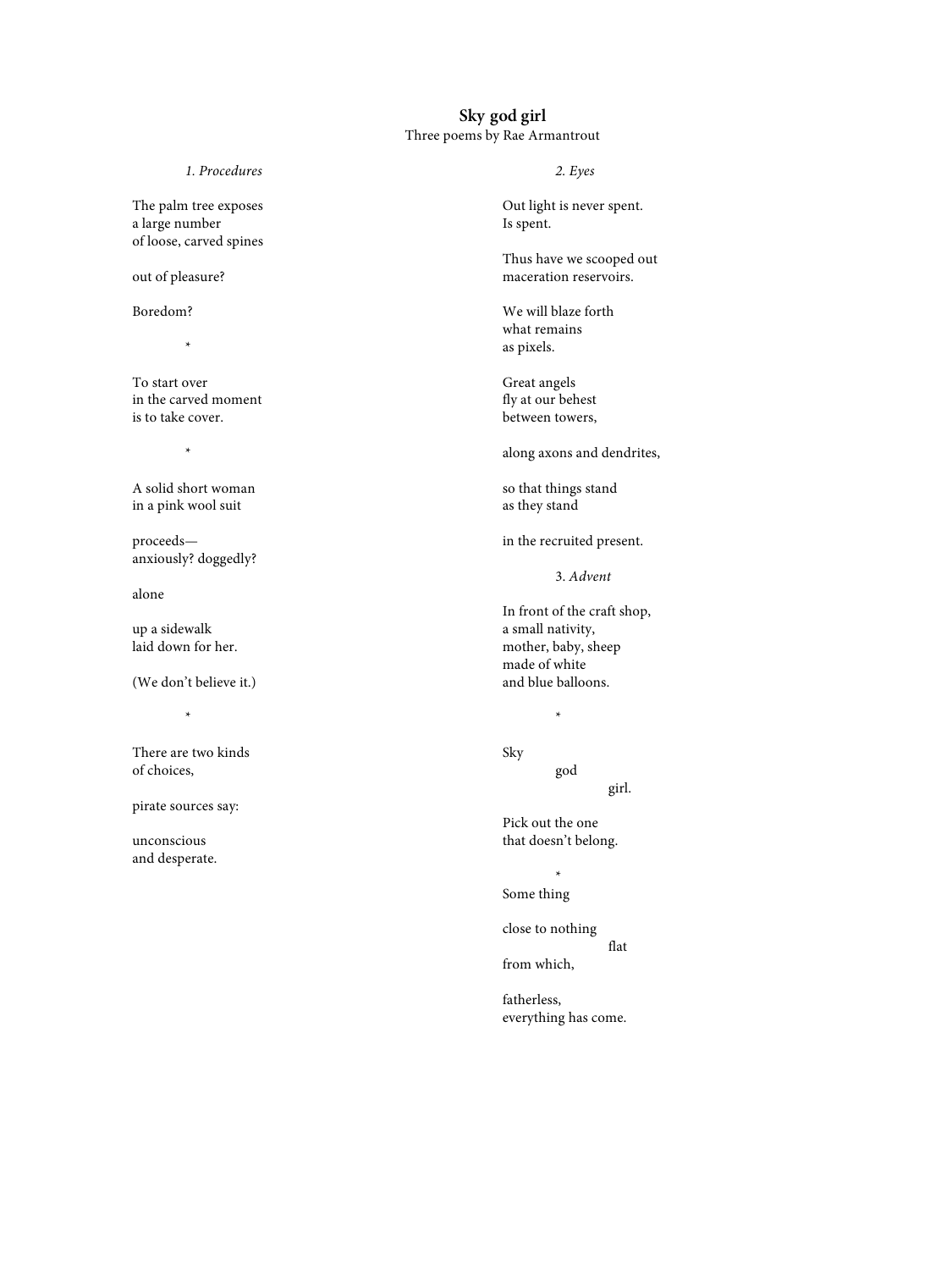1. PROCEDURES





Eric Shanfield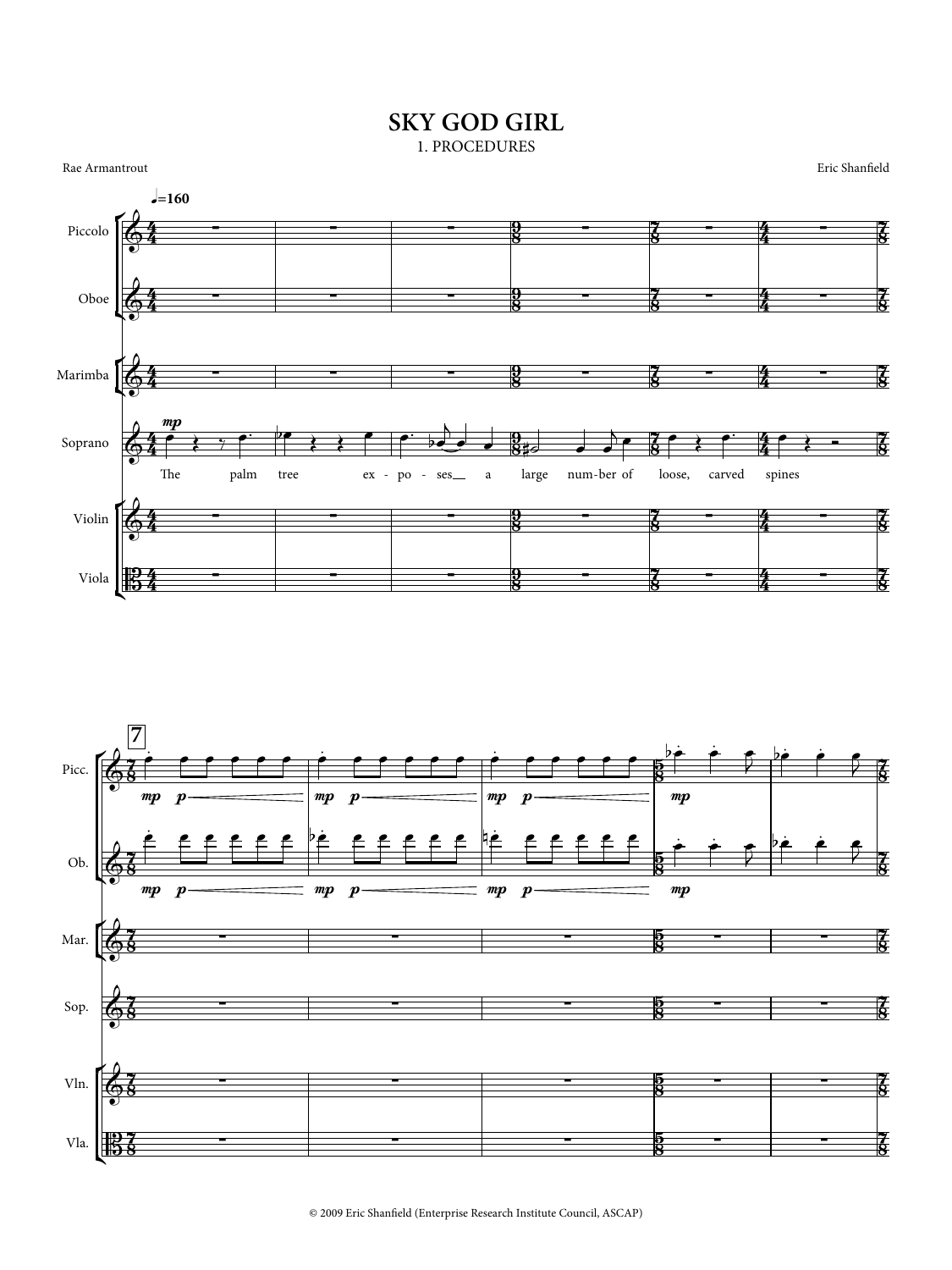

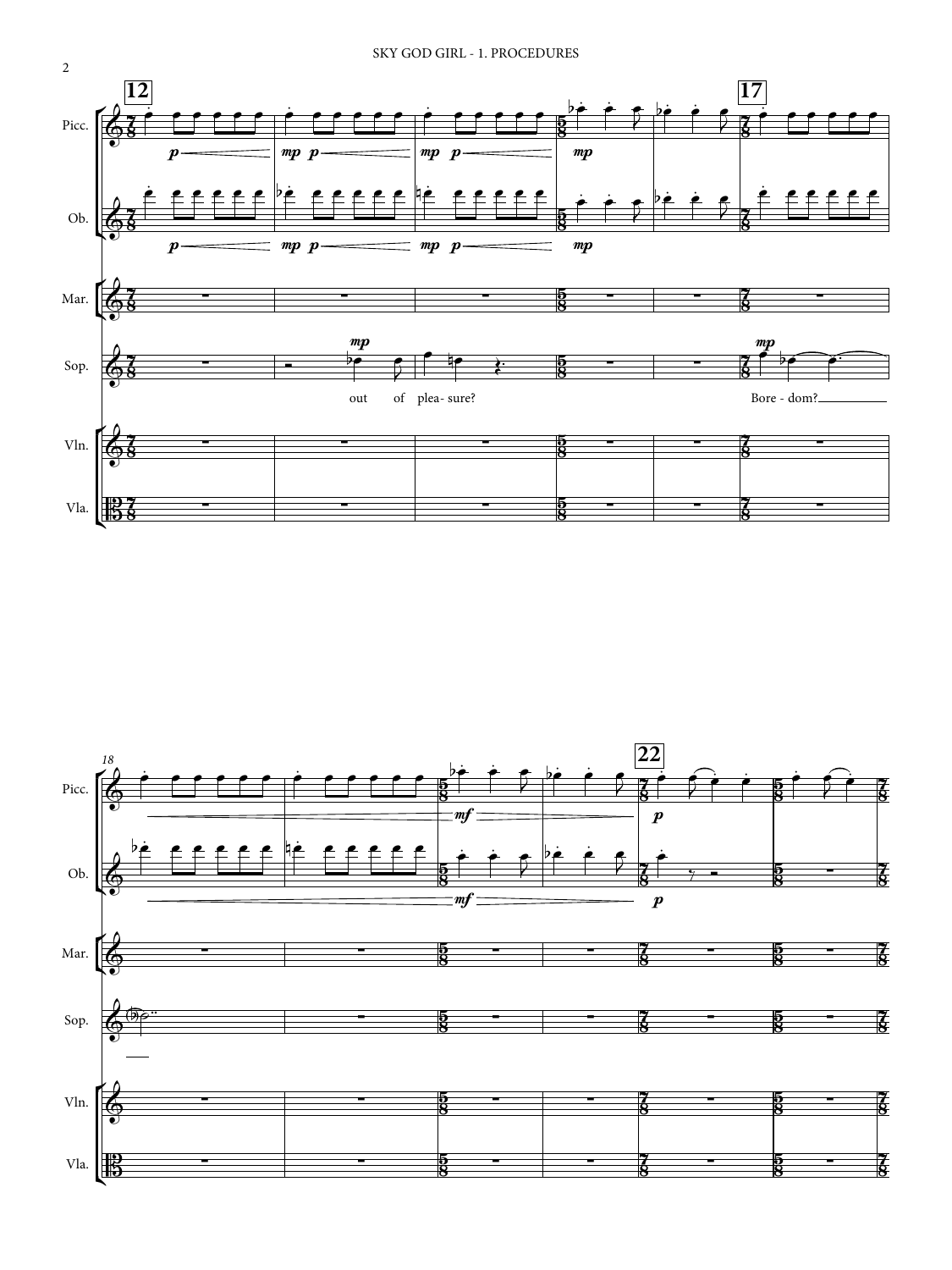

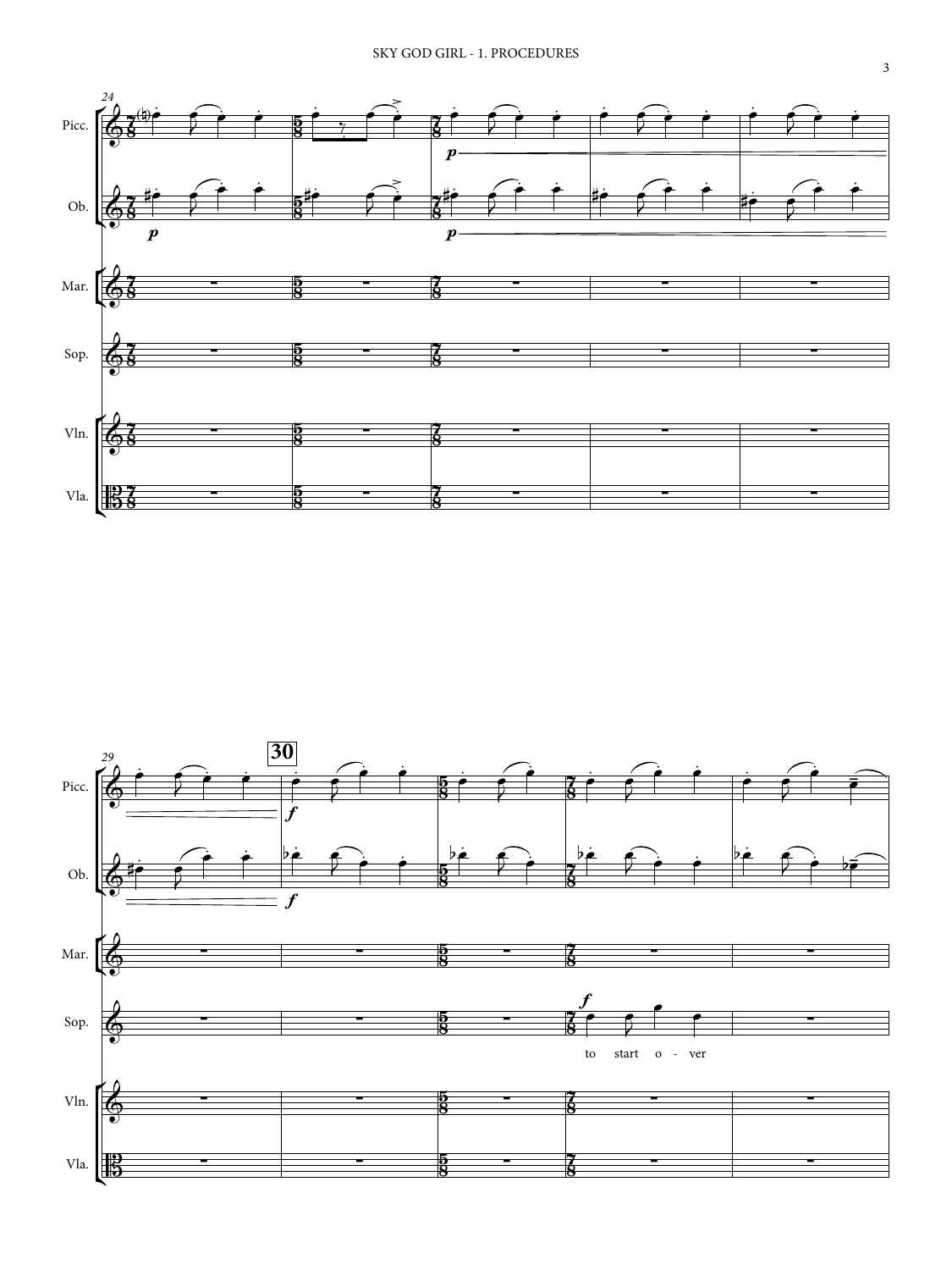

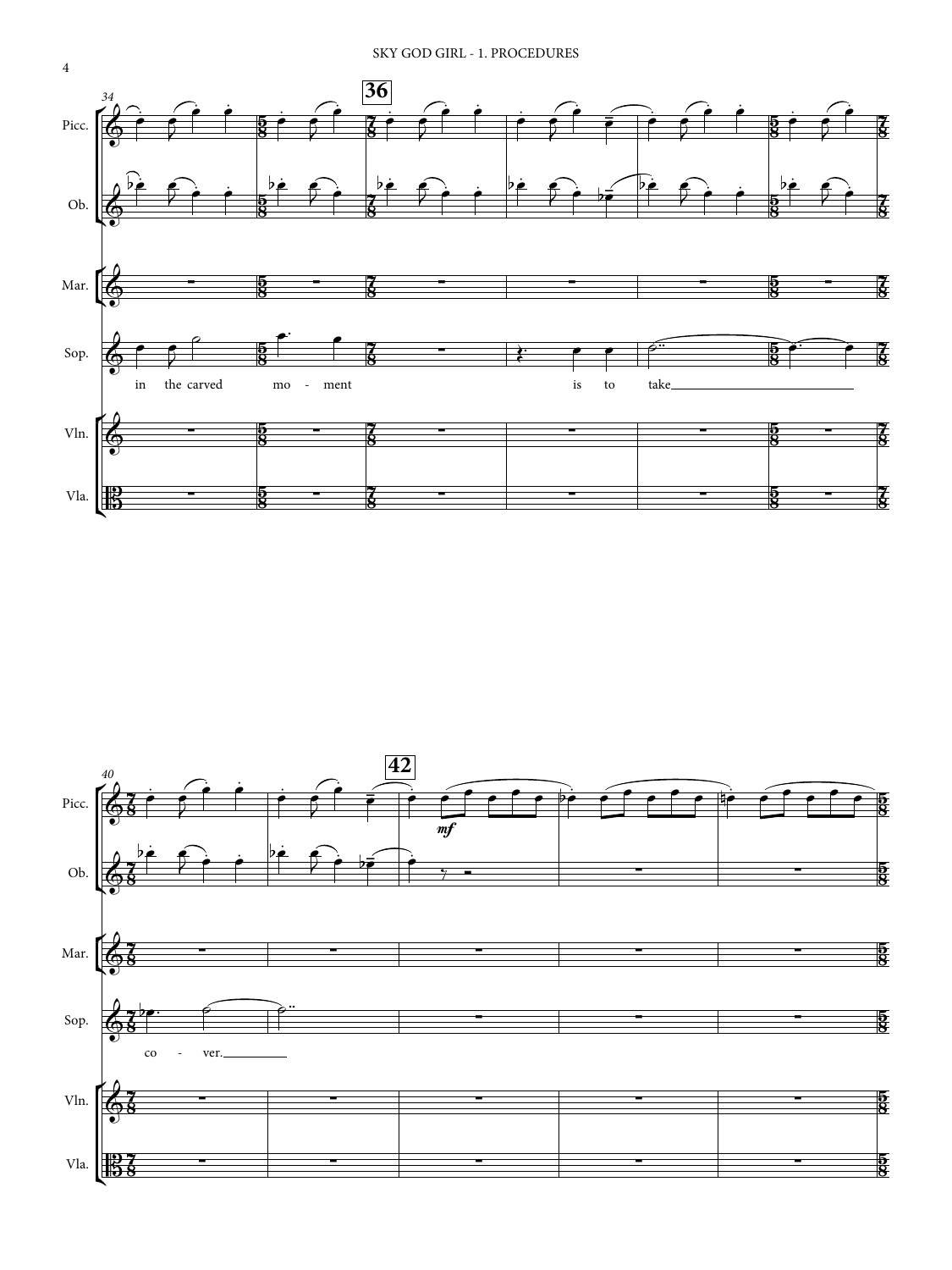

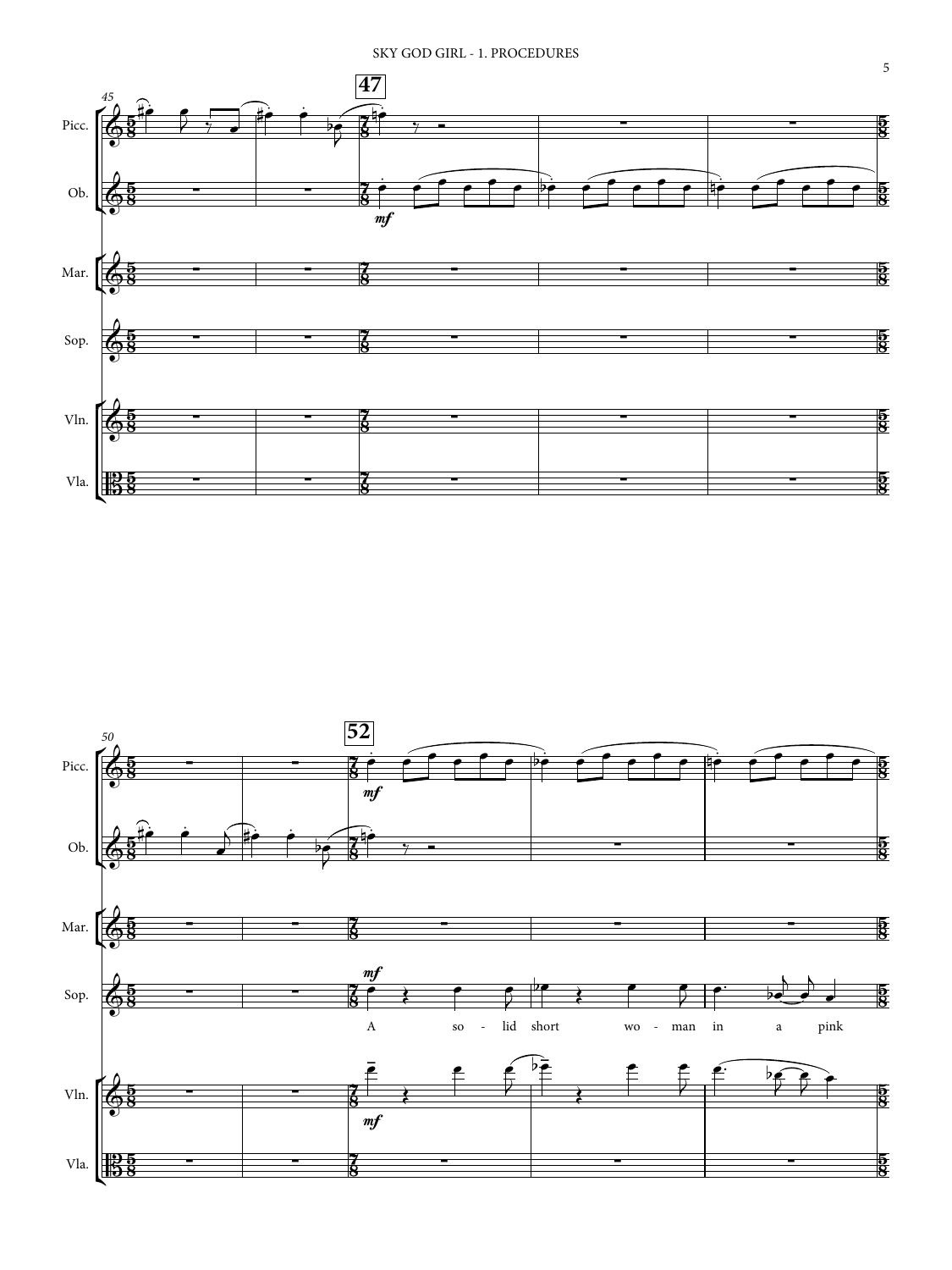

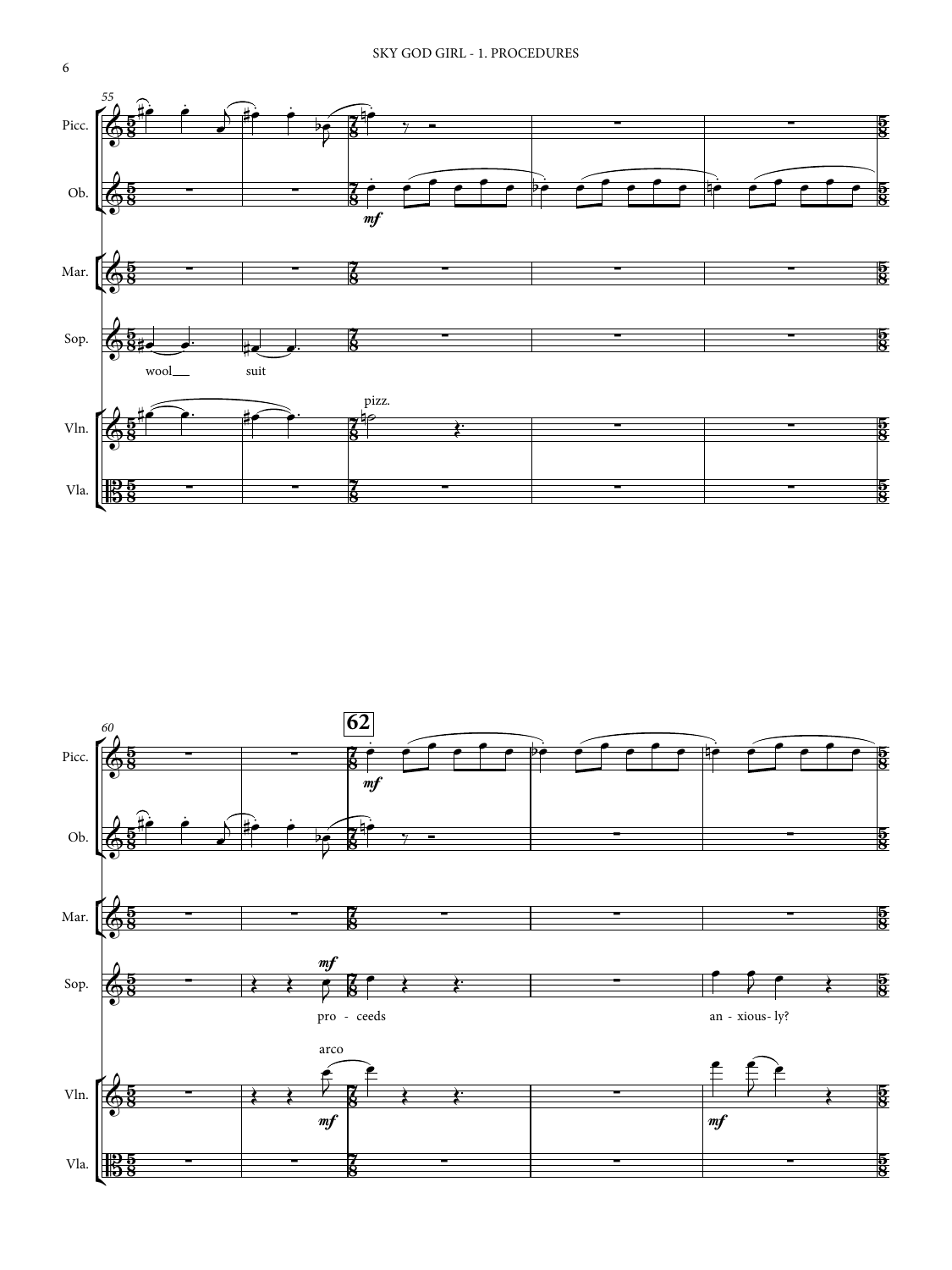SKY GOD GIRL - 1. PROCEDURES



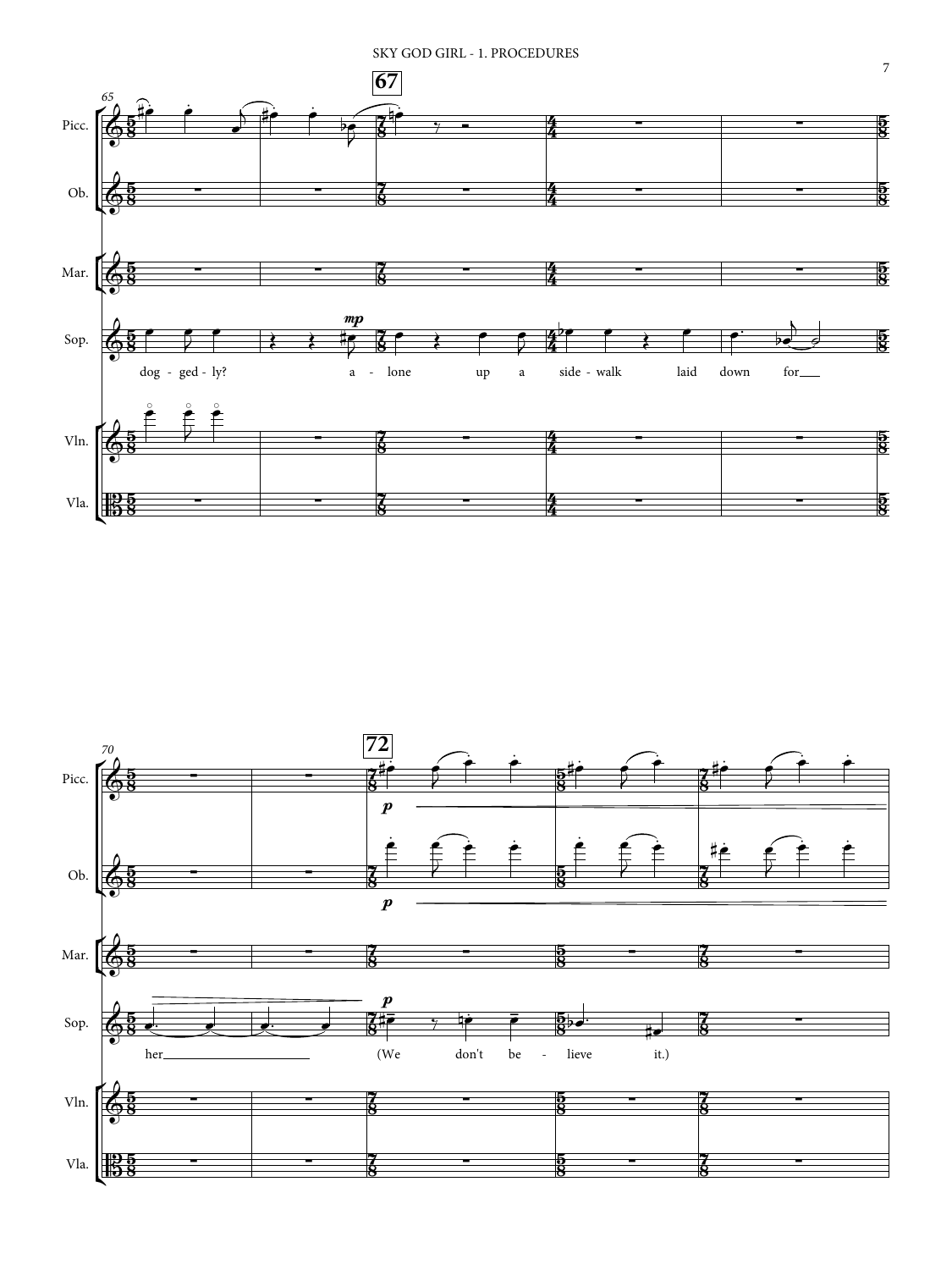

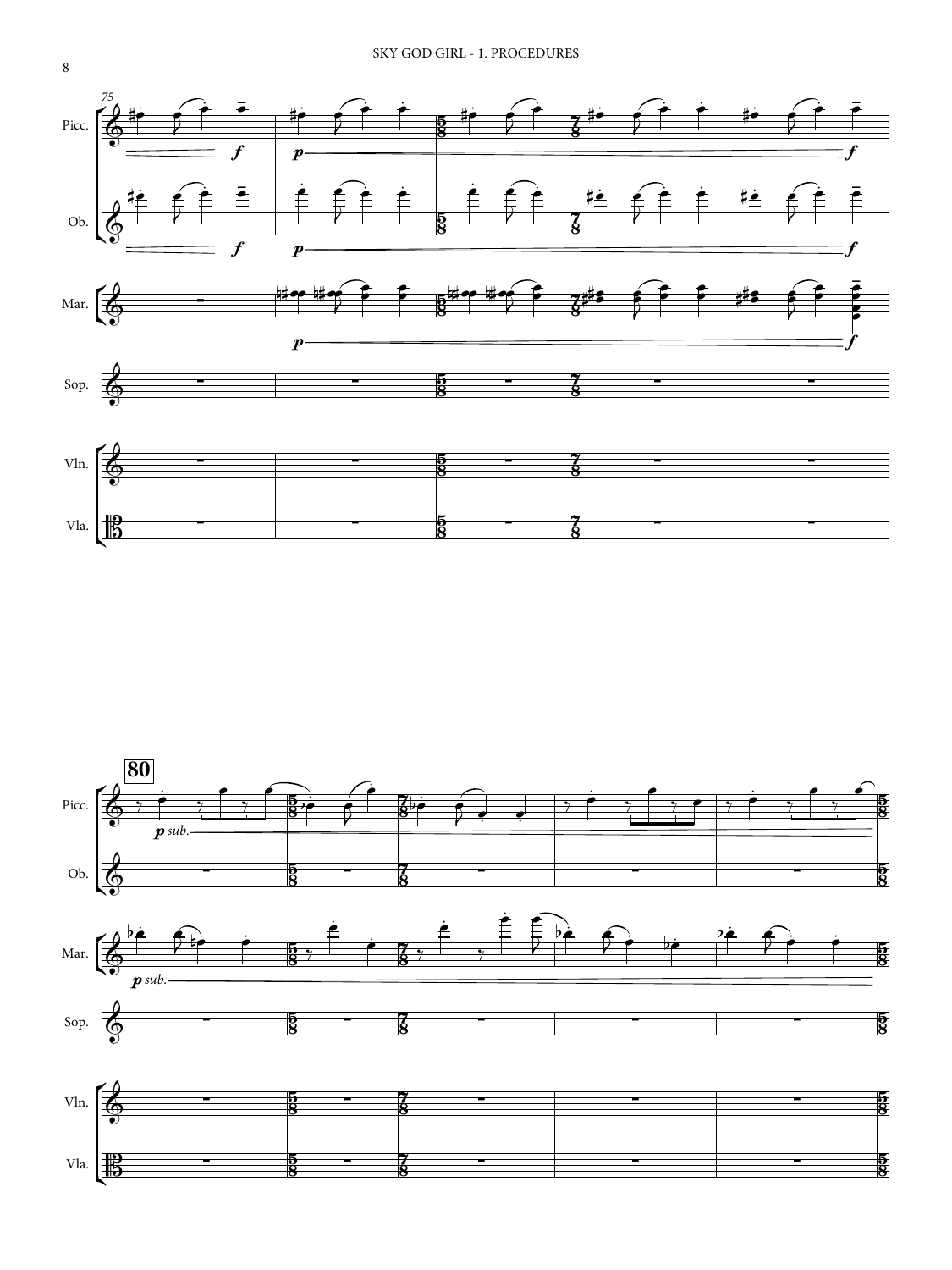

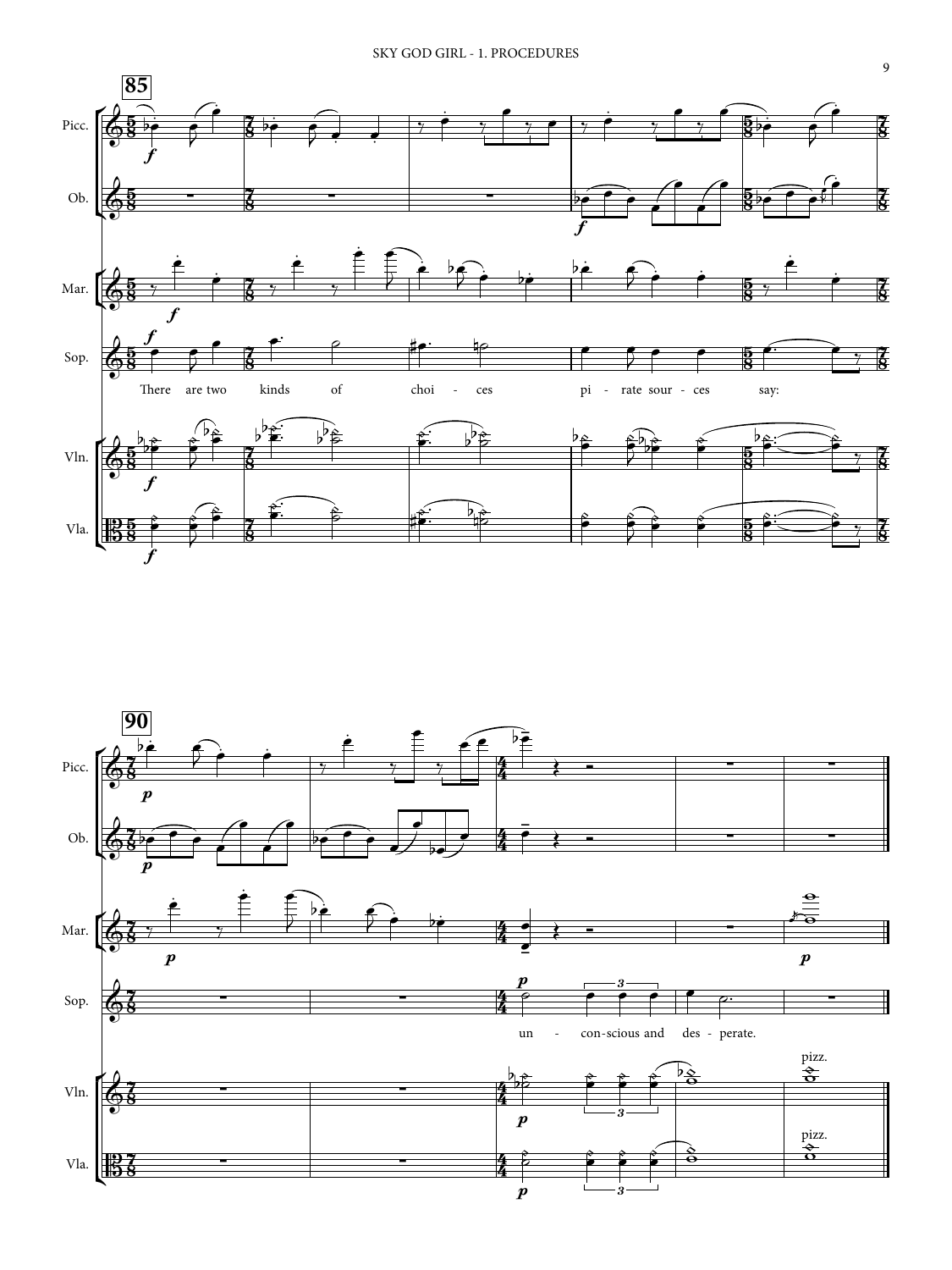2. EYES





Eric Shanfield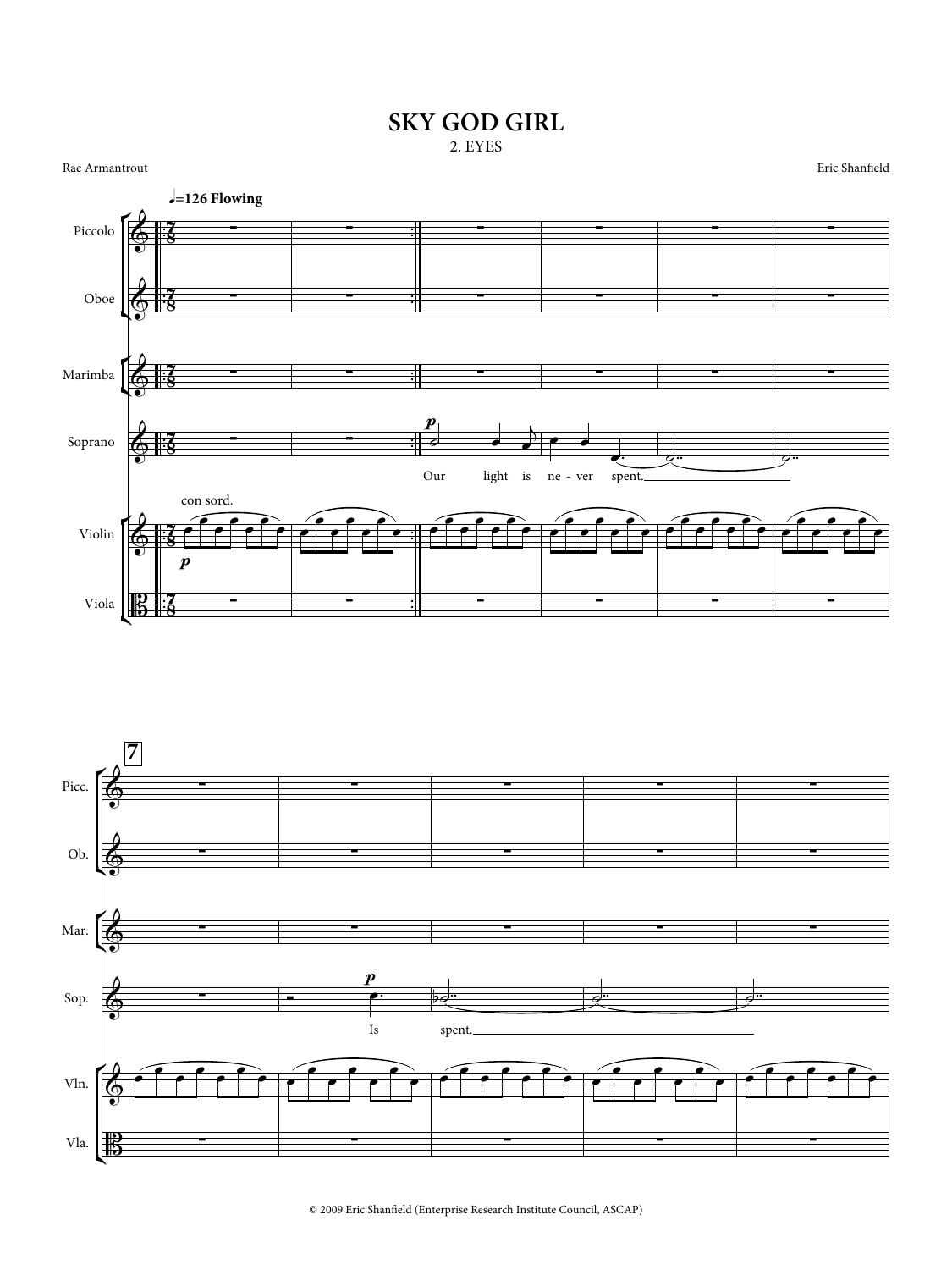

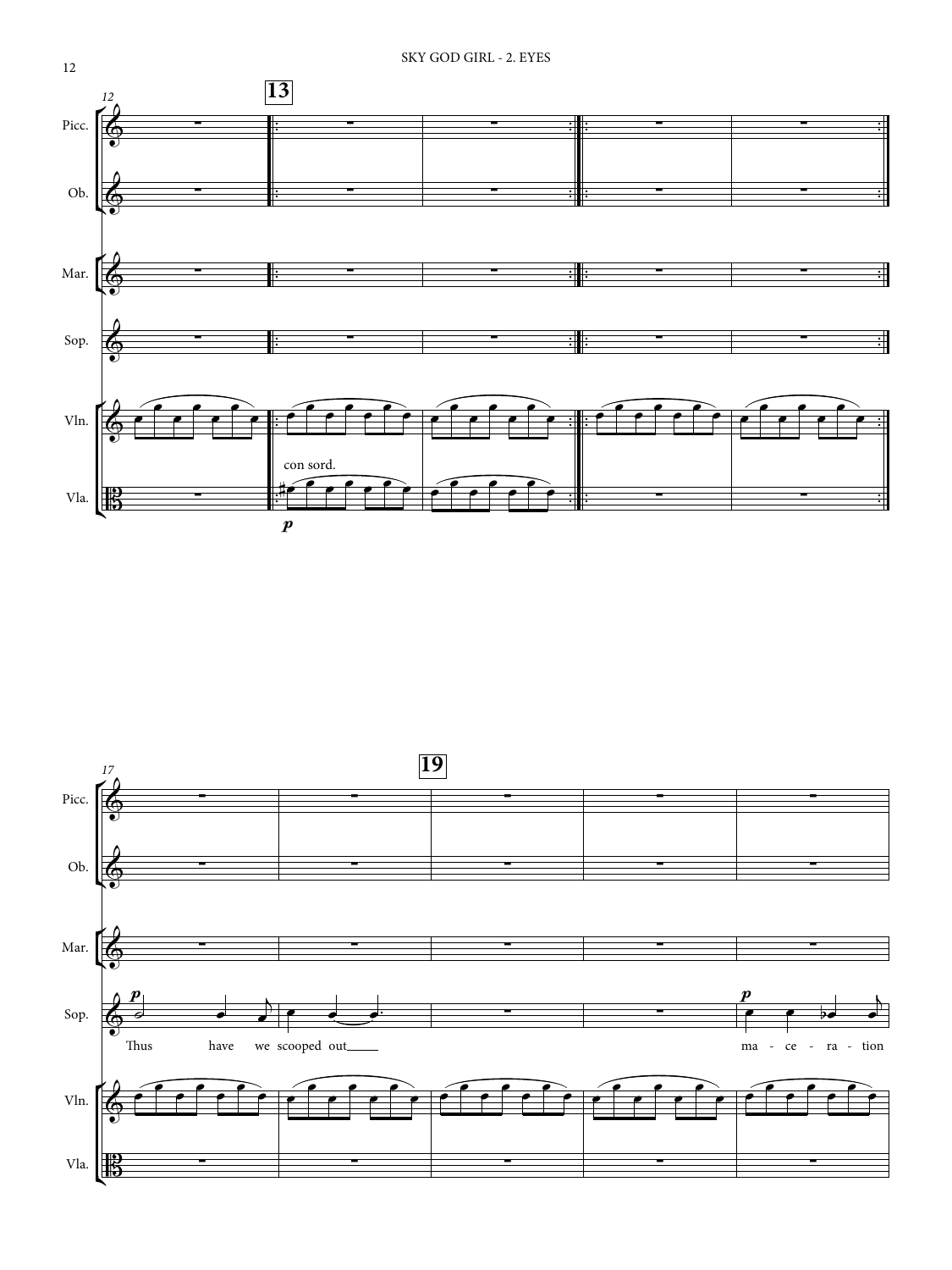

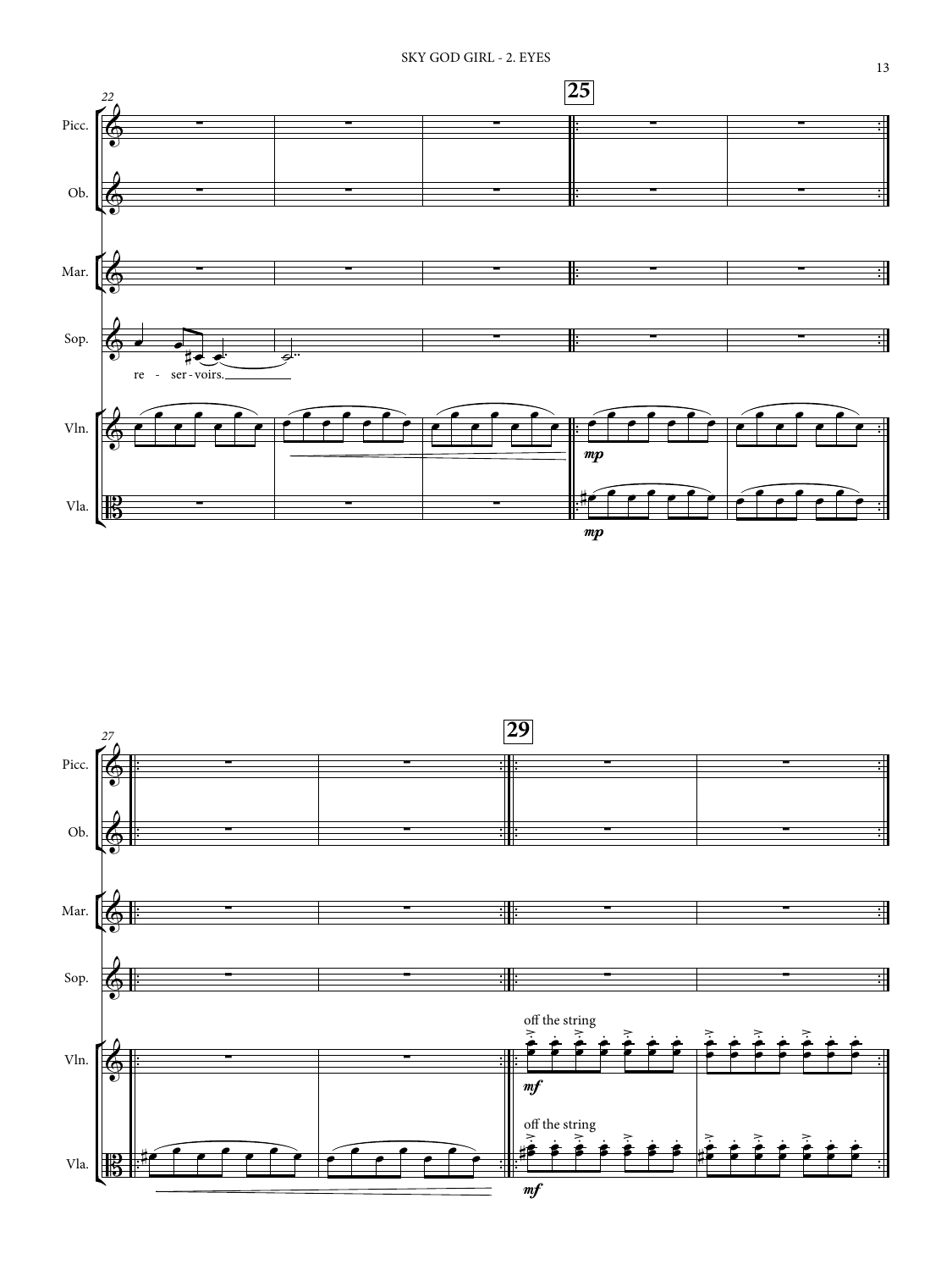

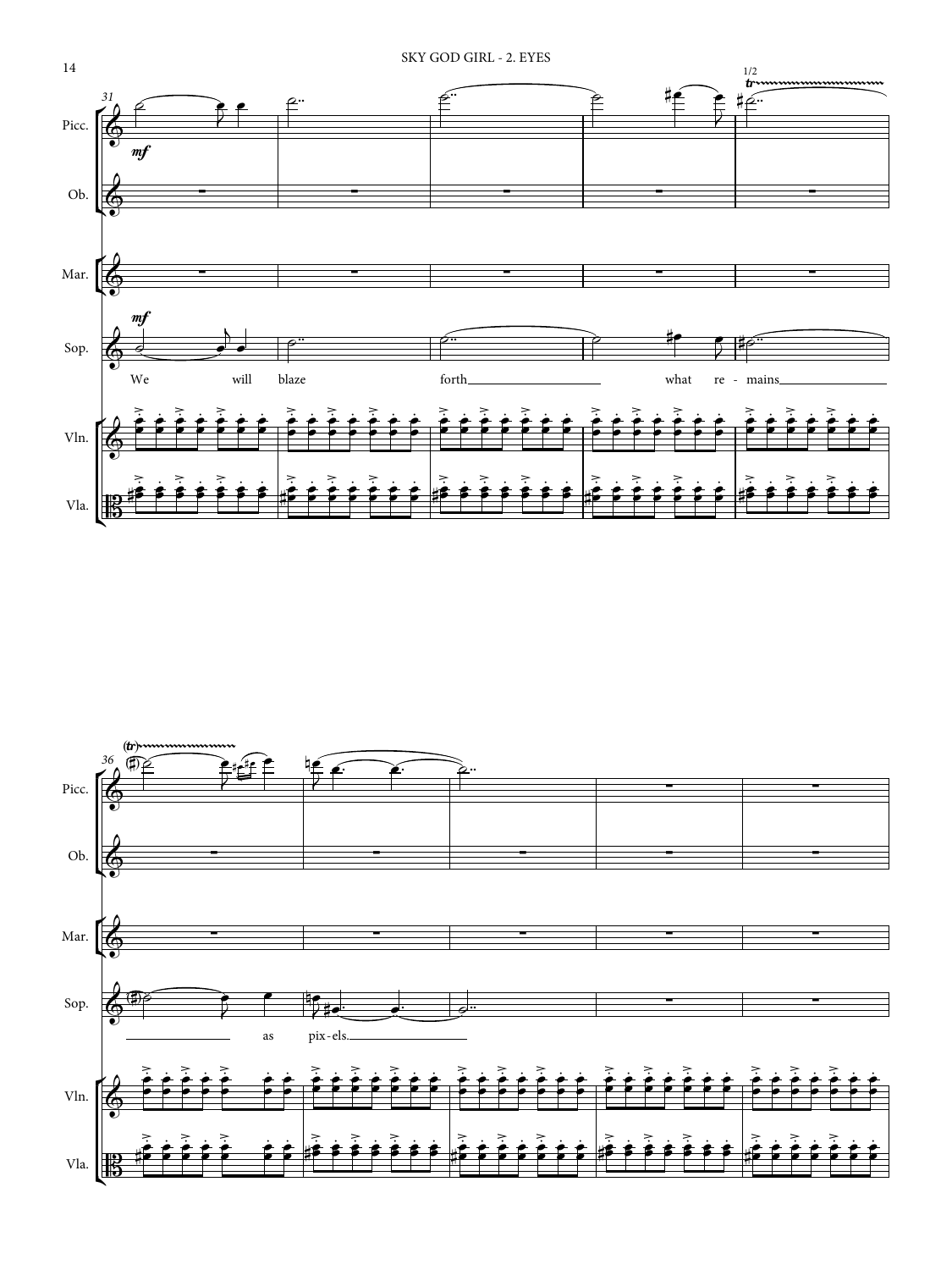

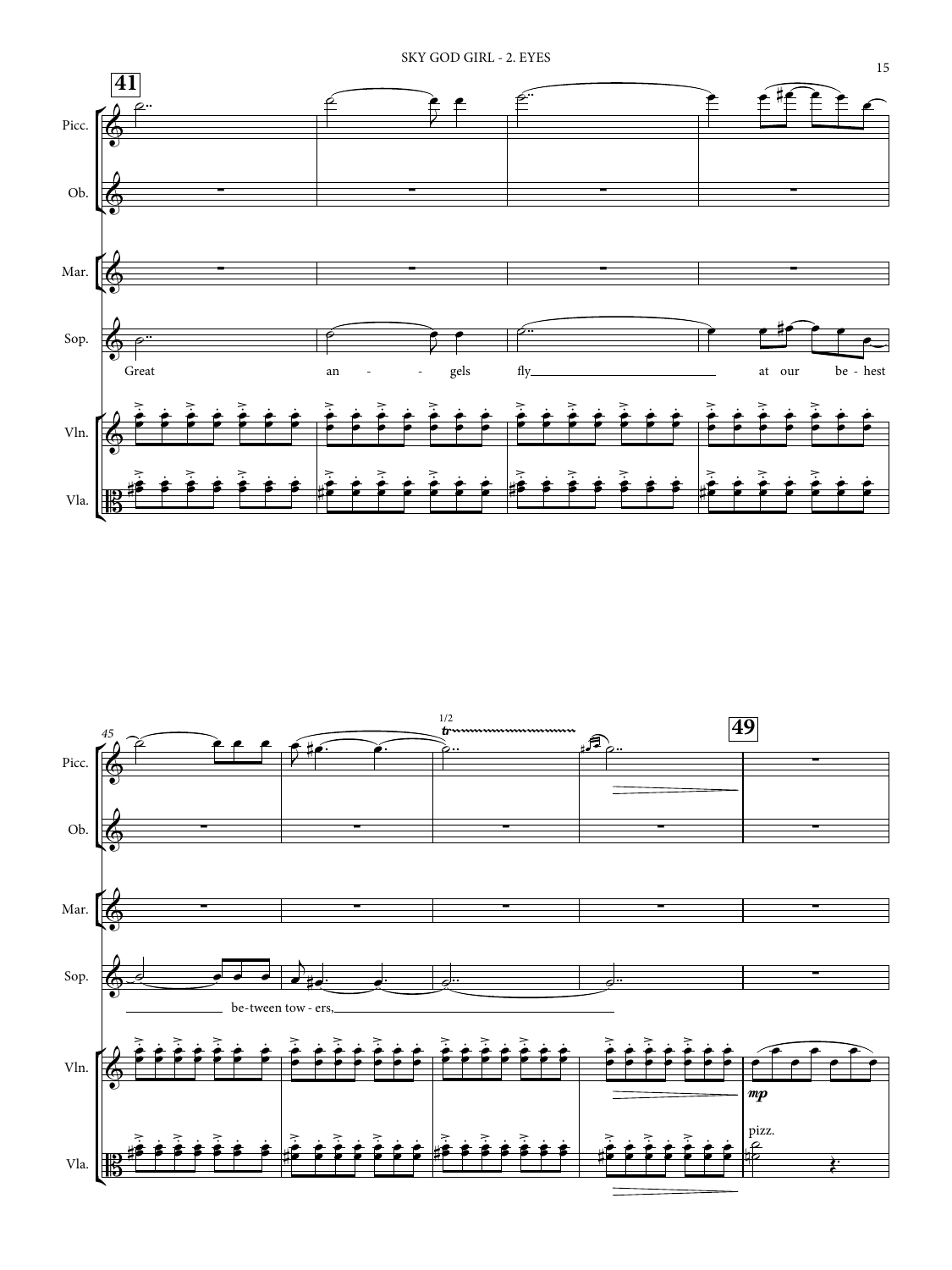



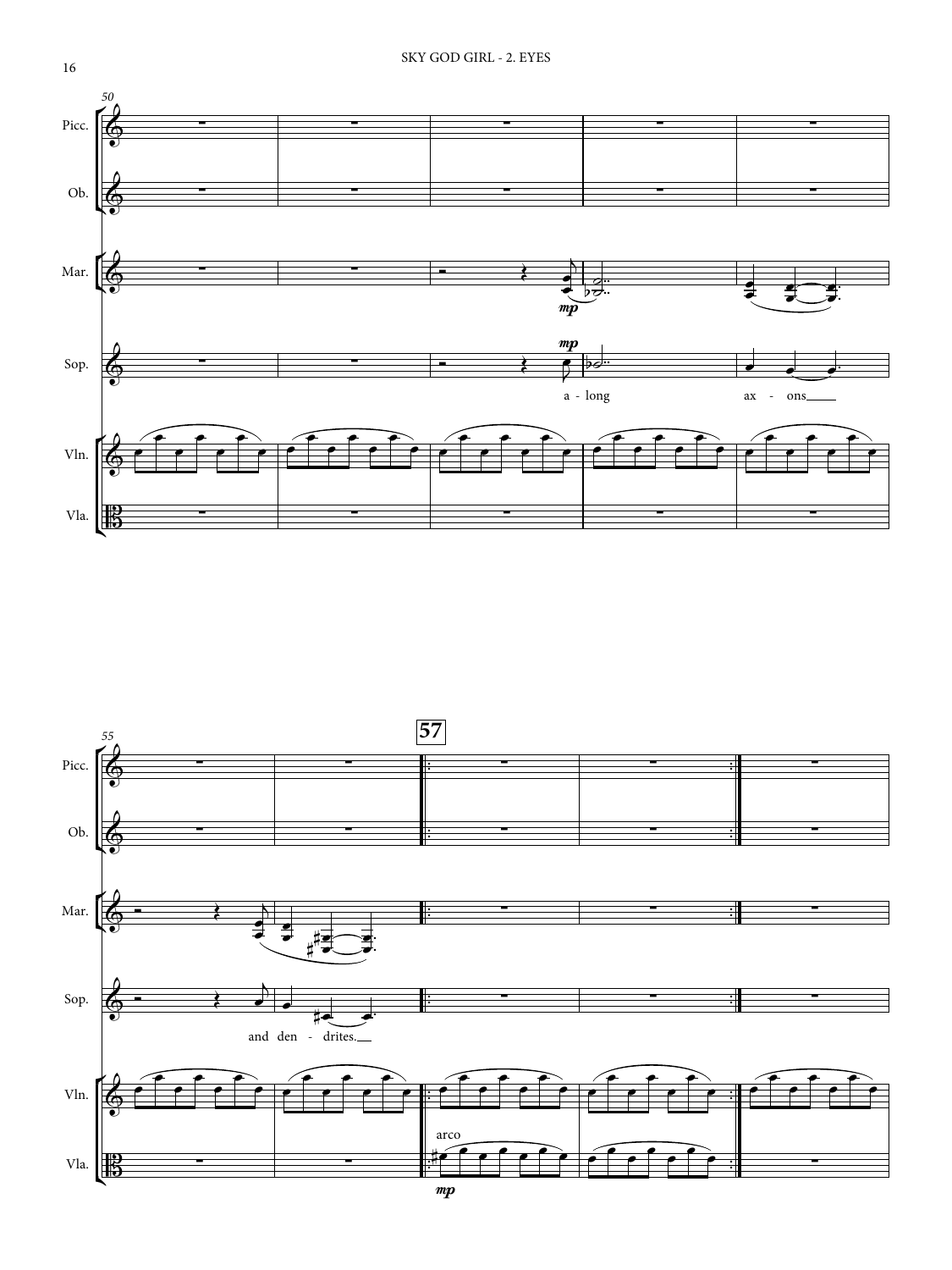

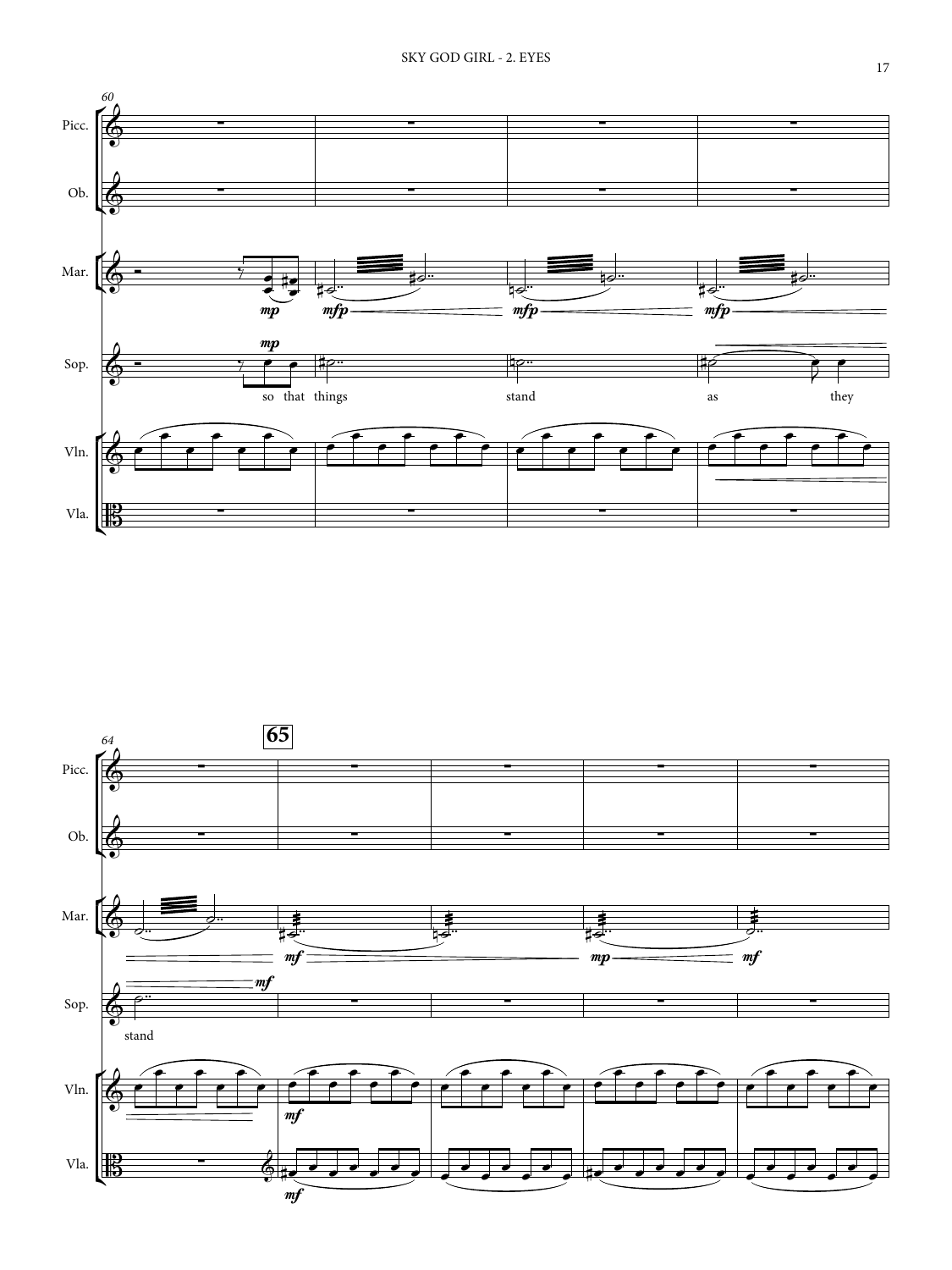

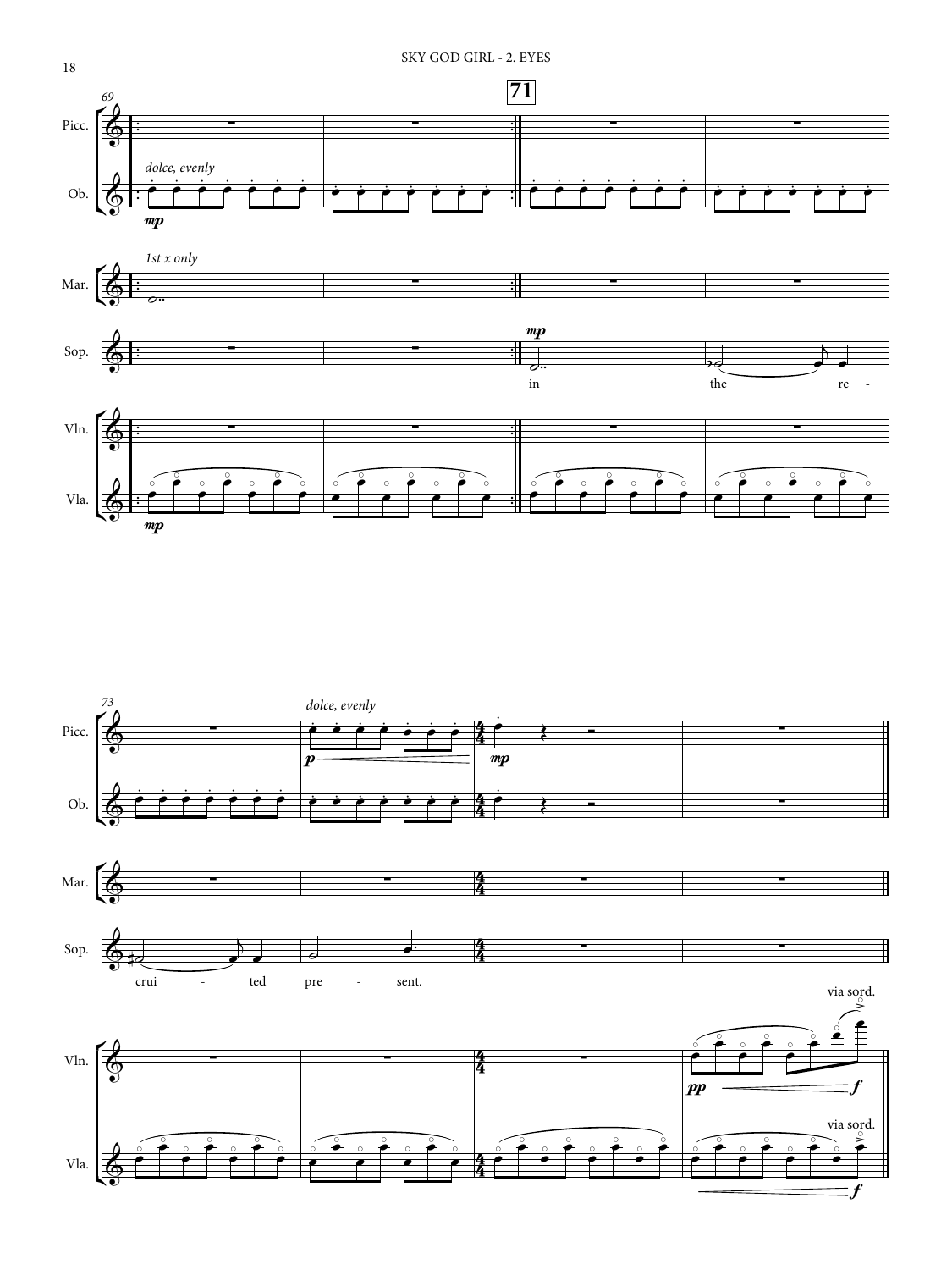### **SKY GOD GIRL** 3. ADVENT



 $\operatorname{Eric}$ <br> Shanfield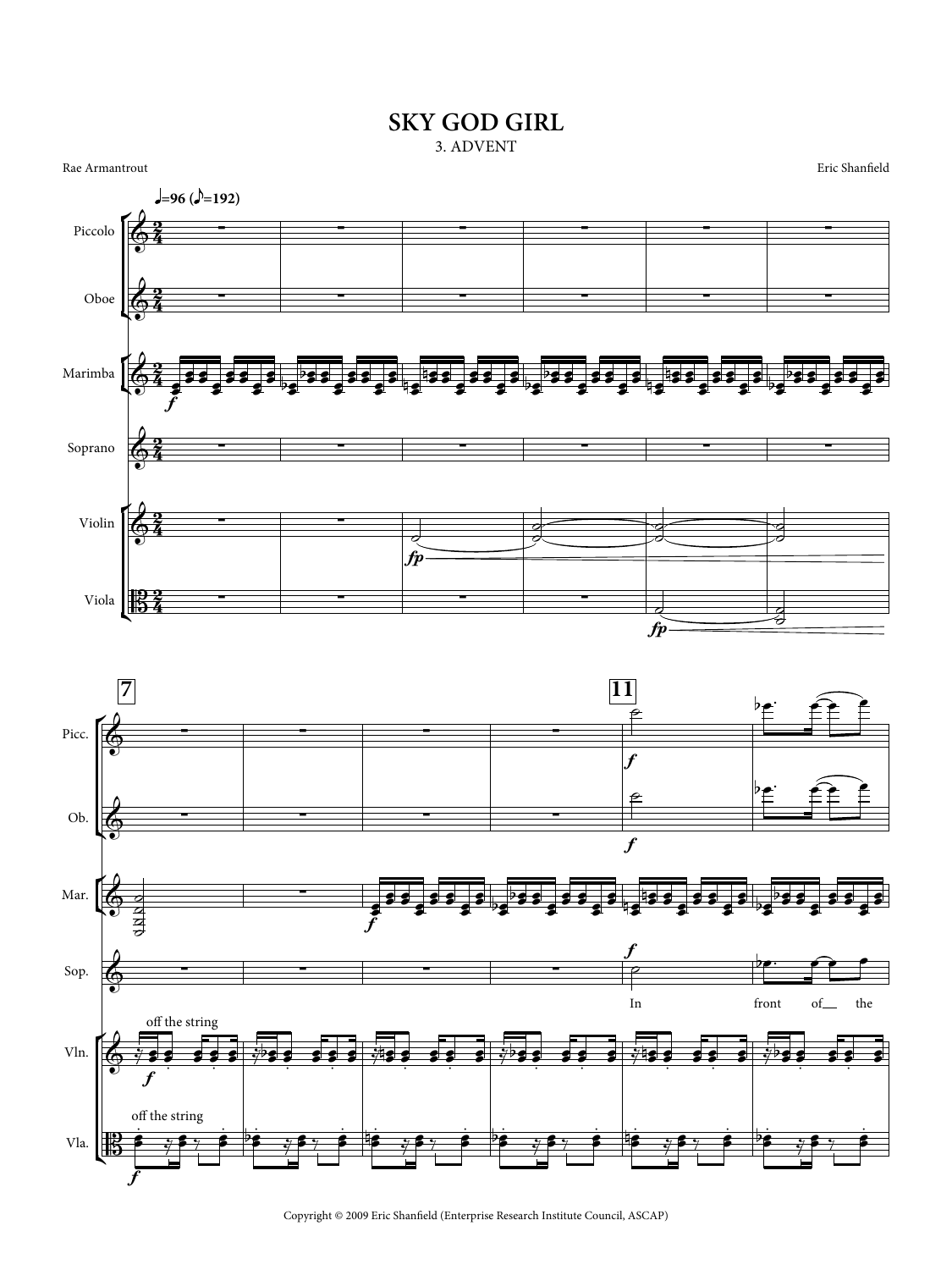

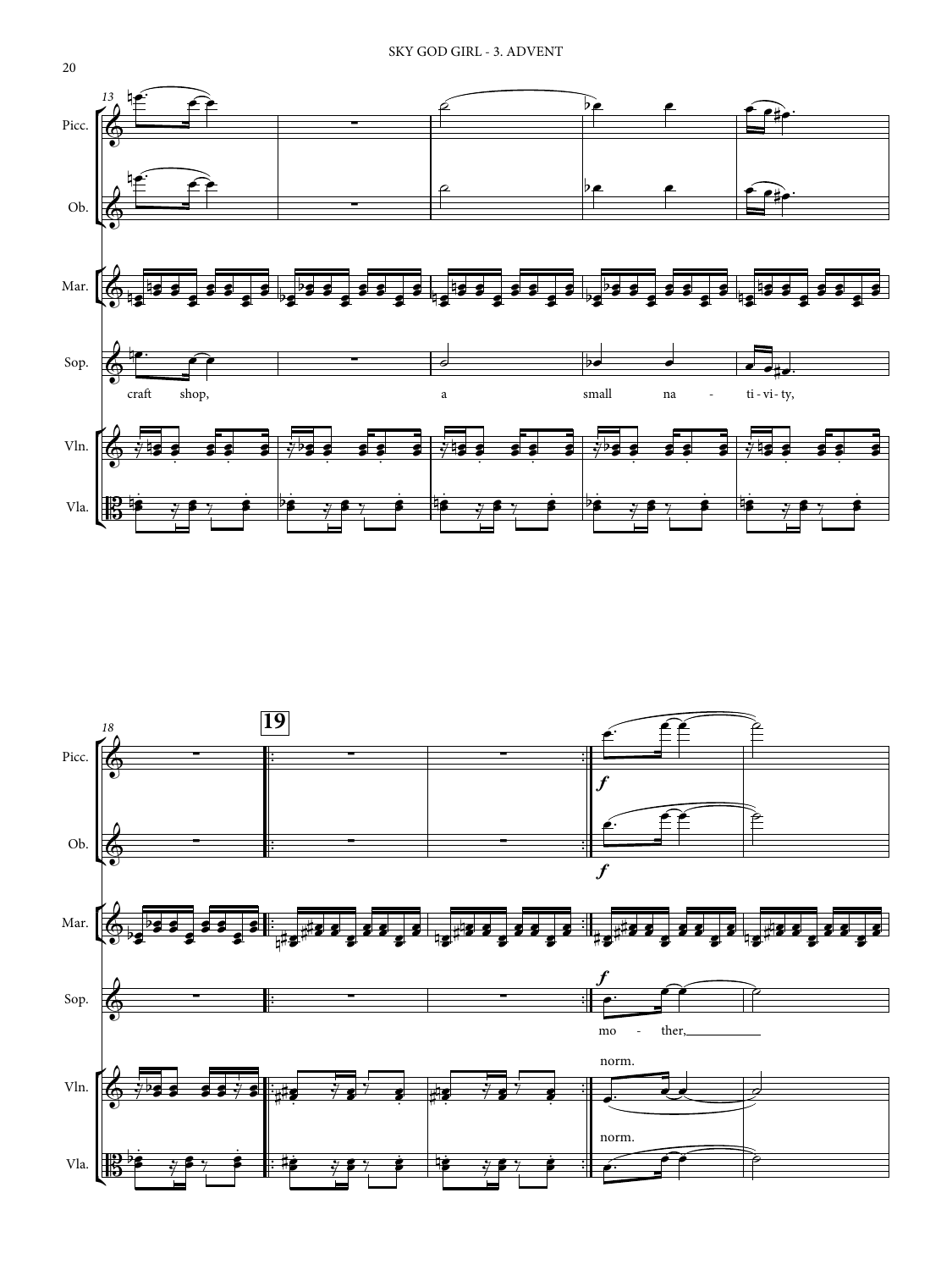

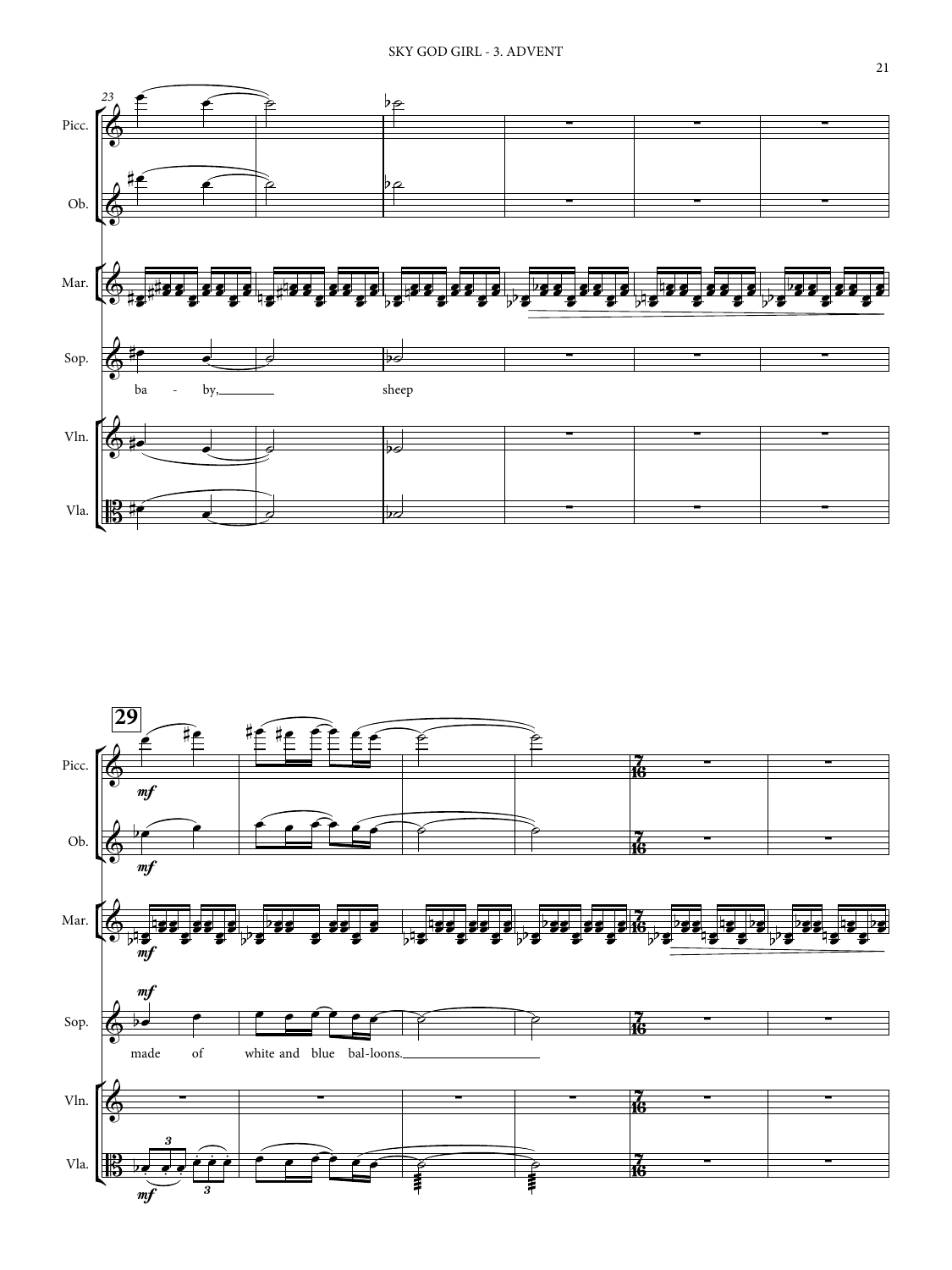

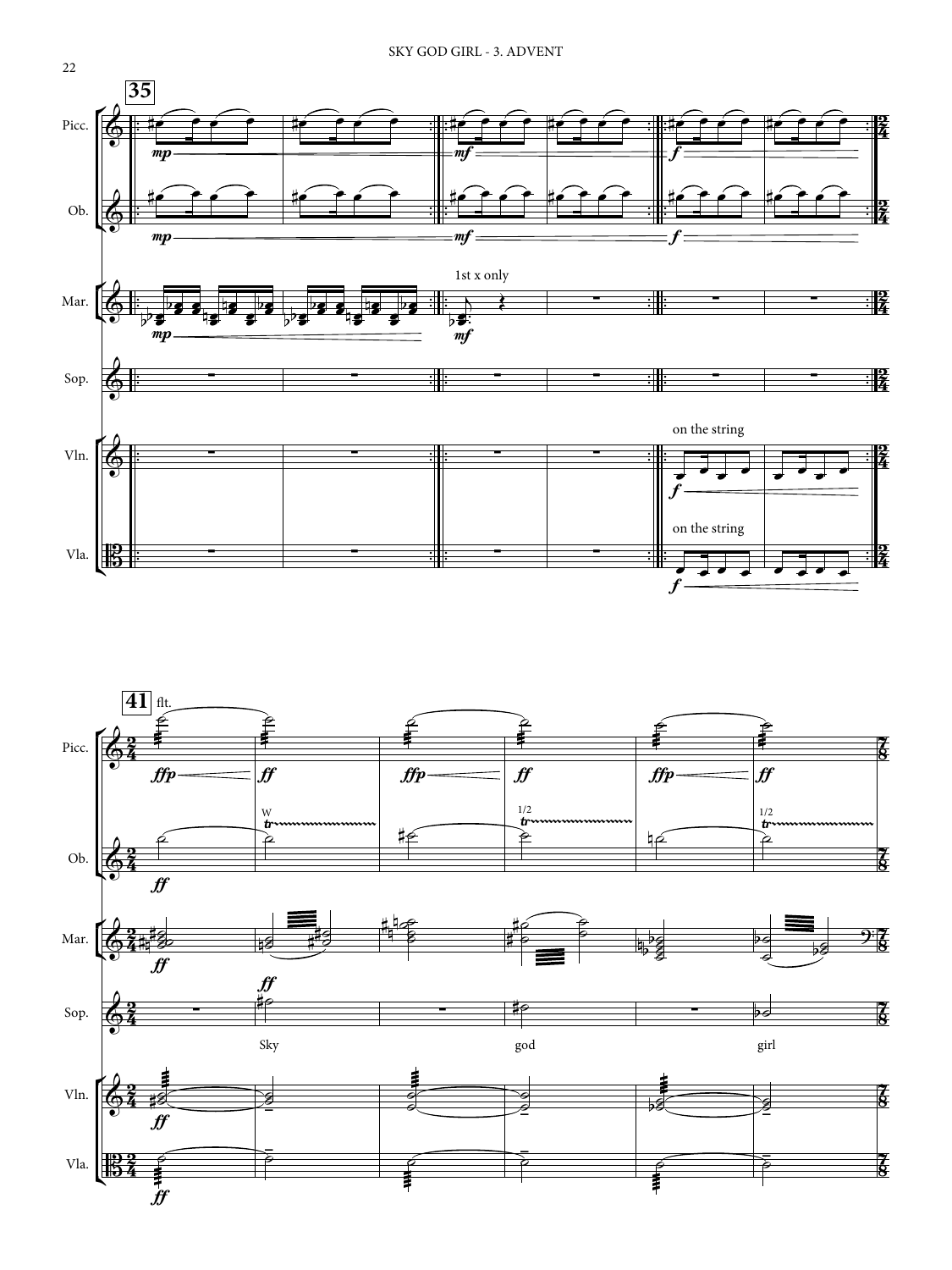#### SKY GOD GIRL - 3. ADVENT



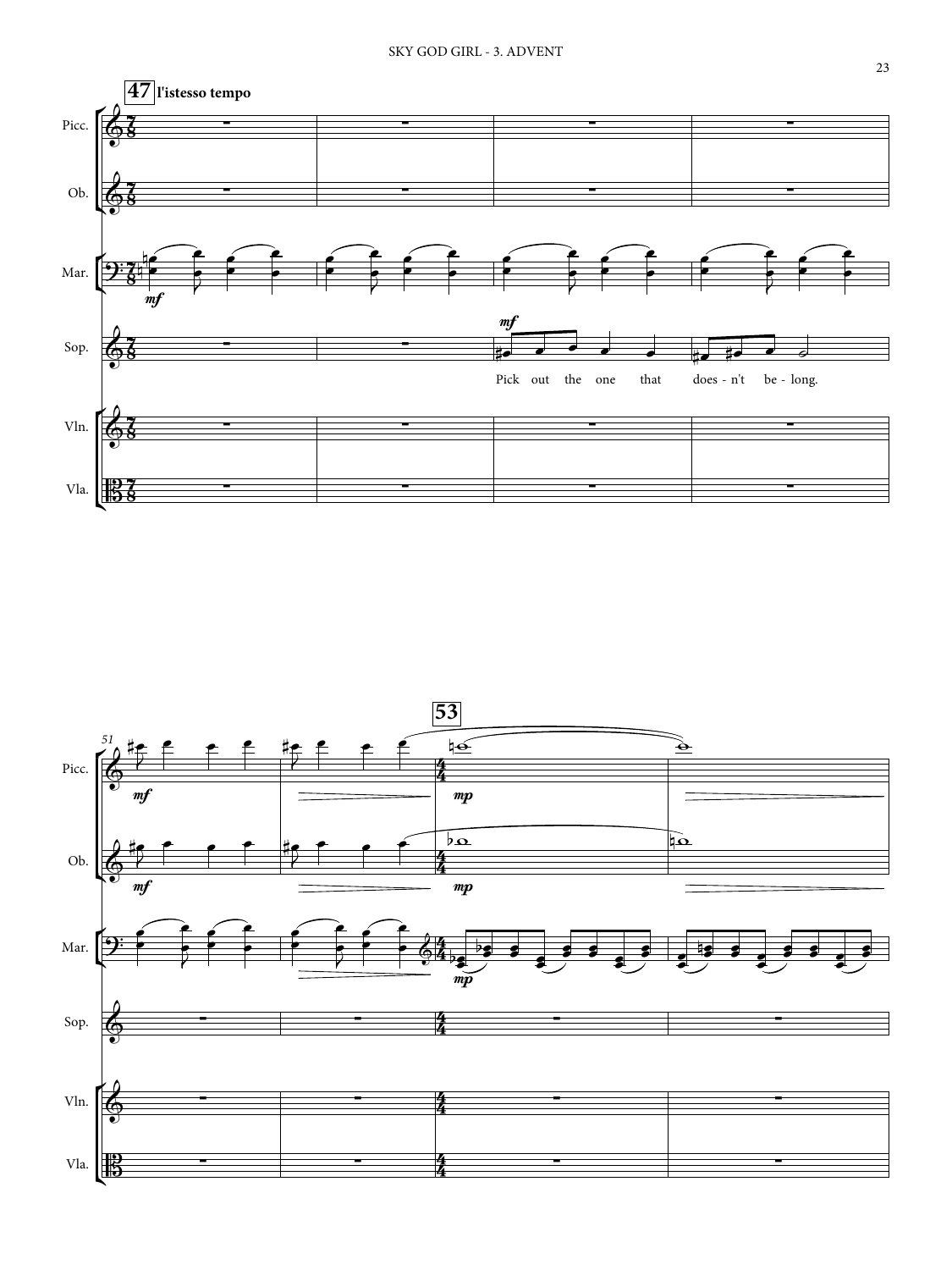

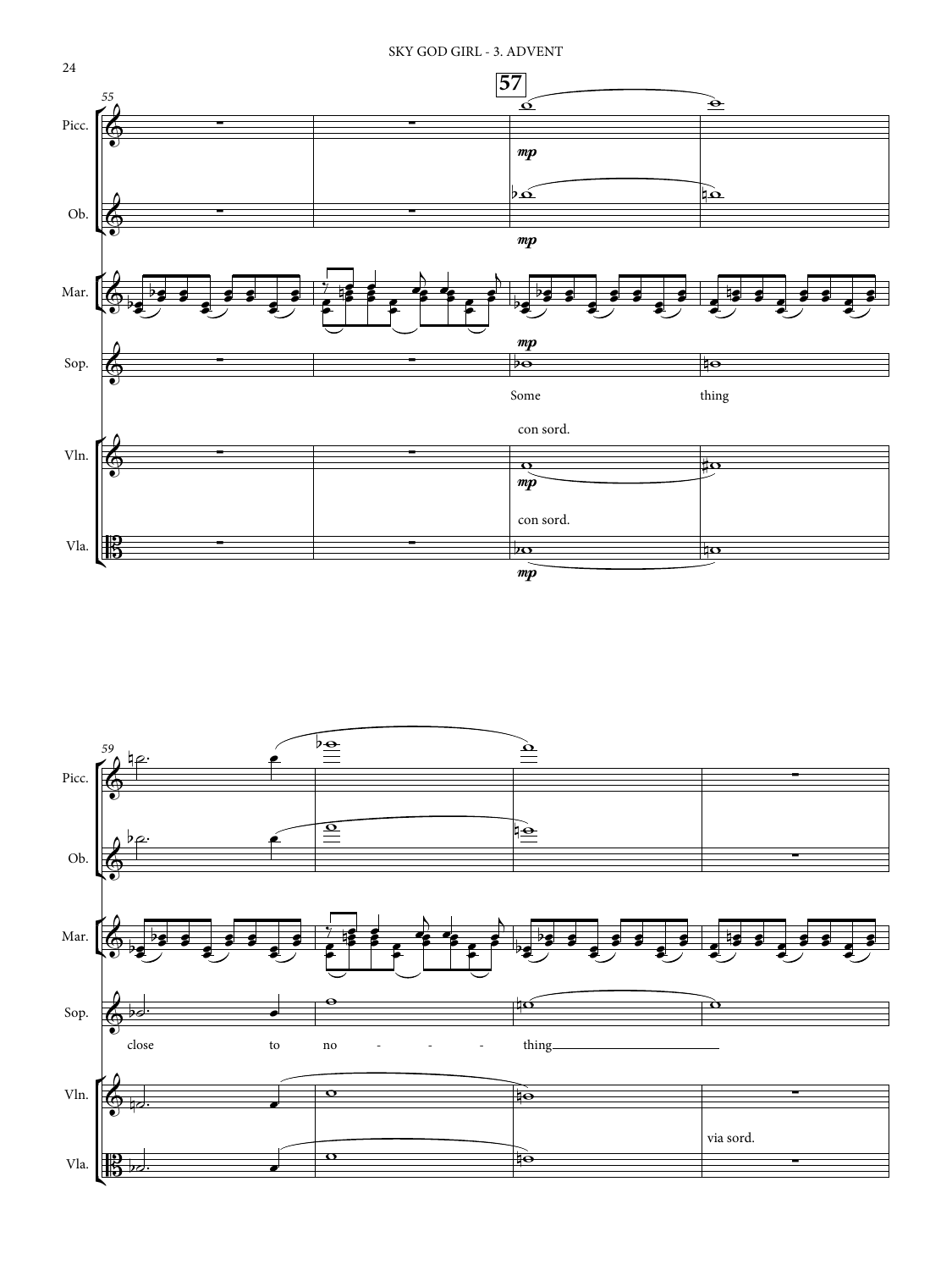#### SKY GOD GIRL - 3. ADVENT